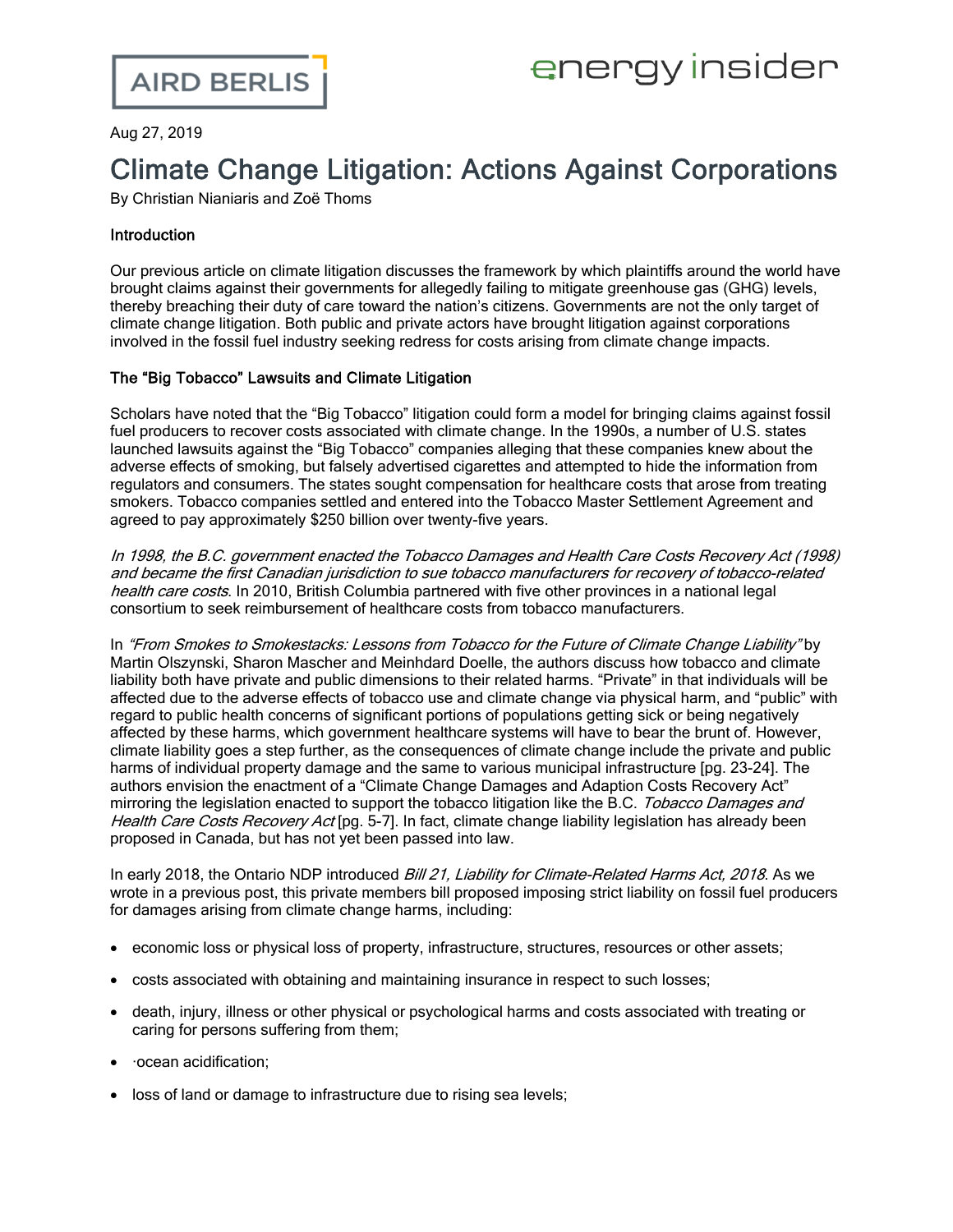- costs of monitoring, research and analyzing the climate and the weather;
- · costs of responding to emergencies arising from natural disasters associated with climate change;
- · costs of constructing, renovating, repairing or improving infrastructure in order to minimize such harms and costs; and
- · costs of carrying out public education campaigns to inform the public about reducing and avoiding such harms and costs.

Bill 21 also addressed the evidence needed to prove causation for losses arising from climate change. The Bill provided that where it was alleged that a particular weather event, food or other event was caused by climate change, evidence that climate change doubled the likelihood of that type of event occurring would be sufficient to demonstrate, on the balance of probabilities, that the event was caused by climate change or that climate change worsened the impact of the event.

Bill 21 was not passed before a provincial election in the spring of 2018. The Ontario NDP reintroduced the proposed act in the fall of 2018 as [Bill](https://www.ola.org/en/legislative-business/bills/parliament-42/session-1/bill-37) 37. However, this bill did not pass second reading.

## Municipalities Suing Fossil Fuel Companies for Anticipatory Climate Change Impacts

A number of U.S. cities have filed suits against fossil fuel companies, including [Baltimore](http://climatecasechart.com/case/mayor-city-council-of-baltimore-v-bp-plc/), New [York,](http://climatecasechart.com/case/city-new-york-v-bp-plc/) Oakland and San [Francisco](http://climatecasechart.com/case/people-state-california-v-bp-plc-oakland/), seeking compensation for anticipatory costs of damage to infrastructure caused by climate change. Canadian municipalities, including Toronto and Victoria, are considering similar litigation against fossil fuel producers.

In early 2019, Toronto City [Councillor](https://www.toronto.ca/legdocs/mmis/2019/mm/bgrd/backgroundfile-131063.pdf) Mike Layton put forward a motion to consider whether the City of Toronto should sue fossil fuel producers for the [anticipatory](https://www.toronto.ca/legdocs/mmis/2019/mm/bgrd/backgroundfile-131063.pdf) costs the City will incur due to climate change. Between 2000 and 2012, the City of Toronto [reportedly](https://www.climateliabilitynews.org/2019/04/26/toronto-climate-liability-suit-city-council/) experienced three separate 100-year rain storms and spent close to \$1 billion in insured property losses caused by floods in 2013. The motion asks for a staff report to be prepared for council's infrastructure and environment committee, which will expound upon the "long-term cost implications of climate change." Mr. Layton stated that [Toronto](https://www.theglobeandmail.com/canada/toronto/article-toronto-should-sue-oil-companies-over-climate-change-councillor-says/) should look to the U.S. [municipalities](https://www.theglobeandmail.com/canada/toronto/article-toronto-should-sue-oil-companies-over-climate-change-councillor-says/) and "sue major oil companies for the billions of dollars in extra costs the city could incur in coming decades from floods and storms caused by climate change." The report is scheduled to be completed by the end of 2019.

On January 17, 2019, Victoria passed a resolution to ask the Union of BC [Municipalities](https://www.theglobeandmail.com/canada/british-columbia/article-city-of-victoria-recommends-class-action-lawsuit-against-the-oil-and/) to look into pursuing a [climate-related](https://www.theglobeandmail.com/canada/british-columbia/article-city-of-victoria-recommends-class-action-lawsuit-against-the-oil-and/) class-action lawsuit against 20 fossil fuel companies. The litigation would seek compensation from the companies for the cost for municipalities to prepare and respond to climate change.

#### Private Individuals and Climate Change Litigation Against Corporations

It is not only state actors that are taking to the courts seeking compensation from corporations for climate change impacts. Private individuals have also commenced litigation. An interesting case that has been ongoing for several years involves a resident in Huaraz, Peru suing a German energy company for the cost of flood-preventing measures to mitigate the effects of nearby melting glaciers.

## Lliuya v. RWE AG

The City of Huaraz is located in the foothills of the Andes. Just above Huaraz and between two glaciers lies Lake Palcacocha. The glacial lake has proved to be a serious threat to the inhabitants of Huaraz over the past century due to flooding, including when in 1941 an earthquake caused a piece of the glacier to fall into the lake triggering a massive wave. Approximately 1,800 people died as a result. Now, increasing levels of global GHG emissions, rising temperatures and melting glaciers portend a worrisome future for the citizens of Huaraz.

In 2015, Saúl Ananías Luciano Lliuya, a resident of Huaraz, brought an action against the German energy company RWE AG, Germany's largest electricity producer. Mr. Lliuya asserted that despite previously implemented preventative measures, the lake still poses a flood risk and RWE AG "contributed to this